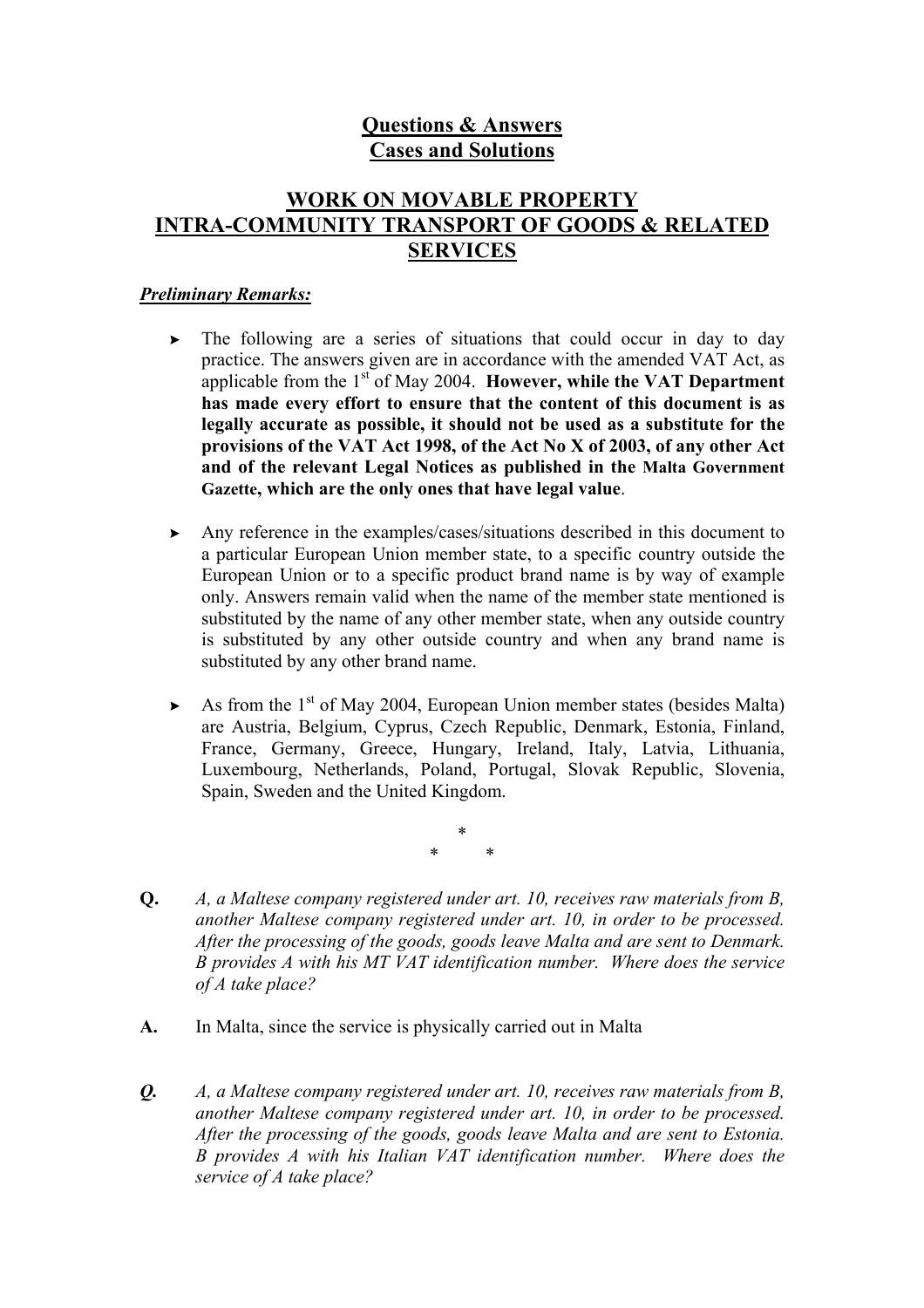- **A.** In Italy, since B provides A with his IT VAT identification number
- **Q.** *A, a Maltese company registered under art. 10, receives raw materials from B, an Italian company, in order to be processed. Goods are transported from Italy to Malta. After the processing of the goods, goods leave Malta and are sent to France by B. A invoices B for the processing and in this respect B provides A with his French VAT identification number. Where does the service of A take place?*
- **A.** In France, since B provides A with his French VAT identification number
- **Q.** *A, a Maltese company registered under art. 10, receives goods from B, another Maltese company, in order to be repaired. B first transports goods from Italy to Malta. After the repair of the goods, B sends goods to France. A invoices B for the repair and in this respect B provides A with his Italian VAT identification number. Where does the service of A take place?*
- **A.** In Italy, since B provides A with his Italian VAT identification number
- **Q.** *A, a Maltese transport company registered under art. 10, transports goods by sea from Germany to Malta for his client B, registered in Malta under art. 10. B provides his Maltese VAT identification number to A. Where does the service supplied by A take place?*
- **A.** In Malta, since B provides his Maltese VAT number to A
- **Q.** *A, a Maltese transport company registered under art. 10, transports goods by truck from Germany to Spain for his client B, a Maltese customer registered under art. 11. B provides his VAT identification number to A. Where does the service supplied by A take place?*
- **A.** In Germany, since the transport starts in Germany
- **Q.** *A, a Maltese transport company registered under art. 10, transports goods from Malta to Spain for his client B, registered in Malta under art. 10. B provides his Italian VAT identification number to A. Where does the service supplied by A take place?*
- **A.** In Italy, since B provides an Italian VAT number to A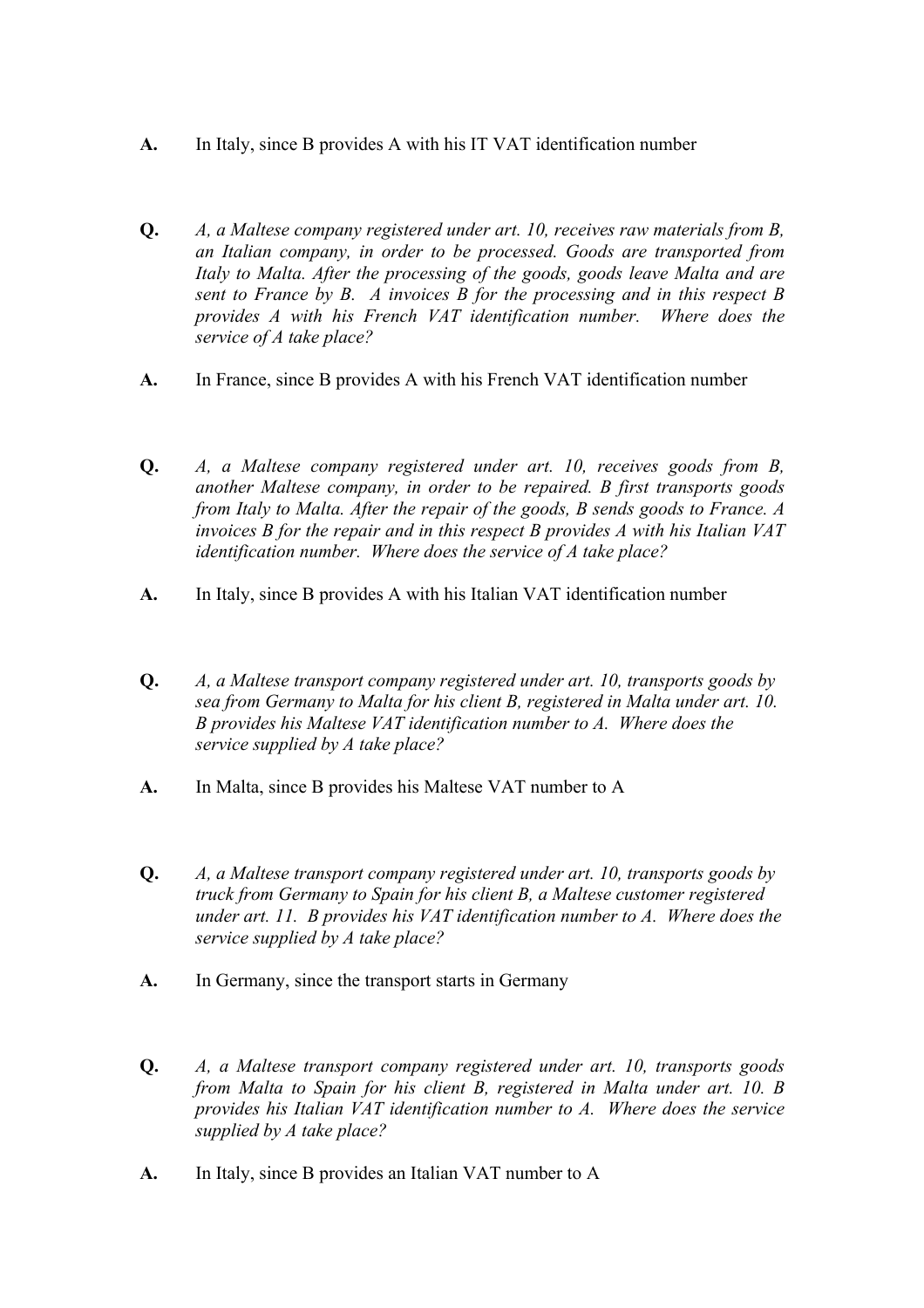- **Q.** *A, a Maltese transport company registered under art. 10, has goods transported by air from Spain to Poland for his Maltese customer B, registered under art. 10. B provides his French VAT identification number to A. Where does the service supplied by A take place?*
- **A.** In France, since the customer B provides his French VAT identification number to A
- **Q.** *A UK company B loads goods onto a ship in Belgium in the framework of the transport of these goods from Belgium to Malta. The customer is a Maltese private person established in Malta. Where is the service taking place?*
- **A.** In Belgium, where the loading takes place
- **Q.** *A French company F unloads a truck in Belgium in the framework of a transport of goods from Malta to Belgium. The customer A, a Maltese company registered under art. 11, provides the latter VAT number to F. Where is the service taking place?*
- **A.** In Belgium, where the unloading takes place
- **Q.** *A Maltese company F unloads a ship in Malta in the framework of a transport of goods from the UK to Malta. The customer B, a UK company, provides F with a UK VAT identification number. Where is the service taking place?*
- **A.** In the UK, because B provides F with a UK VAT identification number
- **Q.** *A Maltese company F unloads a ship in Malta in the framework of a transport of goods from Romania to Malta. The customer B, an Italian company, provides F with a valid IT VAT identification number. Where is the service taking place?*
- **A.** In Malta, where the unloading takes place (See Third Schedule, item 7(3) regarding ancillary services related to ANY transport and not only to intra-Community transport)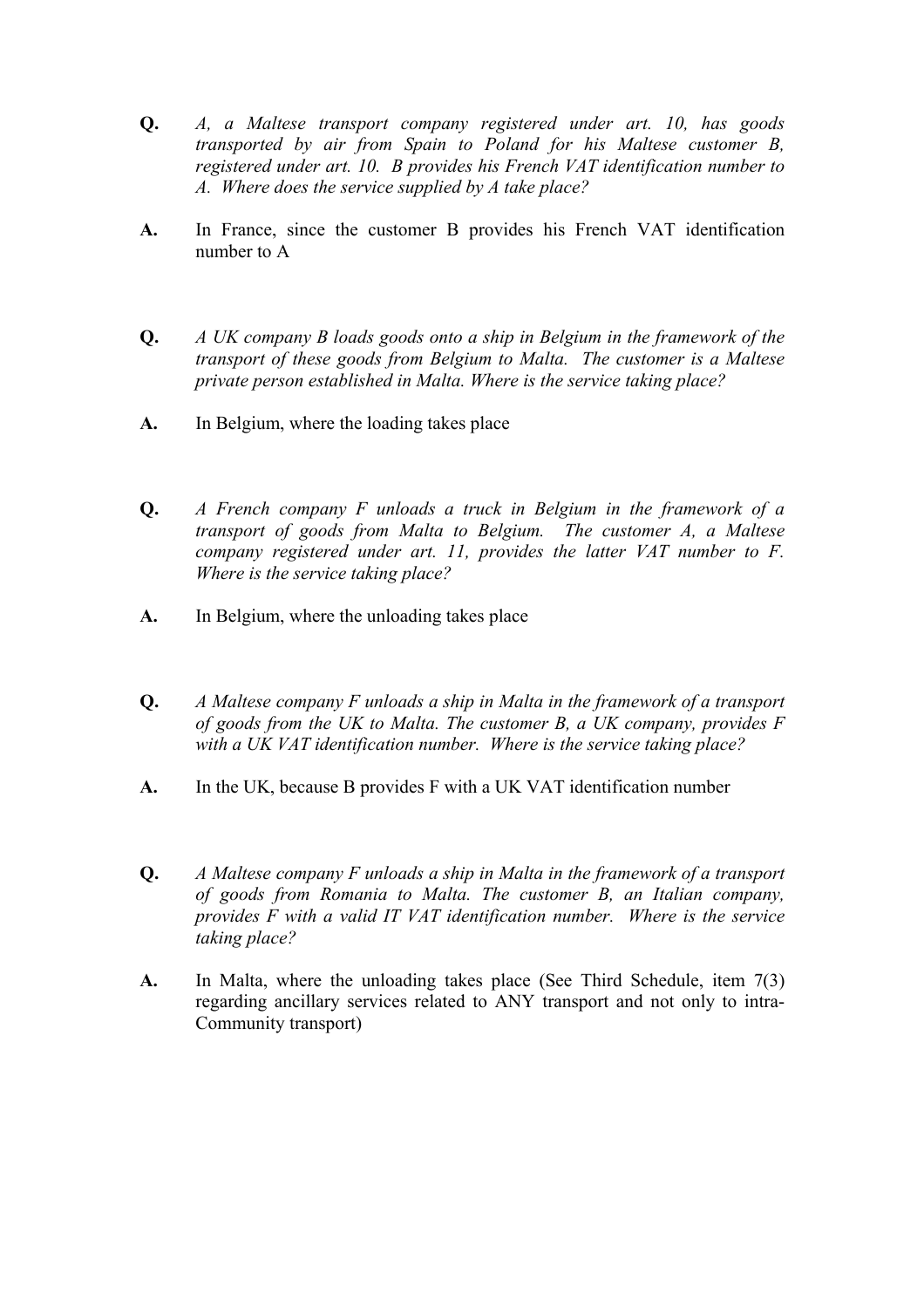## **CASE 1 - DATA**

- *A Maltese company A, established in Malta and VAT registered under art. 10 VAT Act, is specialised in the repair and maintenance of vacuum cleaners (VC) destined for both professional and private use.*
- *A has a large client portfolio (i.e. clients are located in various countries)*
- *A's activities can be summarised as follows:*

## *First group of clients: Maltese clients*

- *B(1) is a Maltese hospital. A repairs a VC at the premises of B(1) in Malta.*
- *B(2) is a Maltese established company (registered art. 10 VAT Act), with a branch in France. A repairs two VCs at the premises of B(2) in Malta. One of the VCs is subsequently dispatched by B(2) from Malta to the branch in France. B(2) provides his FR VAT number to A.*
- *B(3) is a Maltese private individual that has his VC repaired by A at the premises of A in Malta.*

## *Second group of clients: EU (other than Maltese) clients*

- *C(1) is a Spanish hospital. C(1) dispatches the VC from Spain to Malta. A repairs the VC at his premises in Malta and subsequently the good is sent back to Spain. Is it important to know whether C(1) provides A with a ES VAT number?*
- *C(2) is a Spanish established company, with a branch in France. C(2) dispatches two VCs from Spain to Malta. A repairs the VCs at his premises in Malta. One of the VCs is subsequently dispatched by C(2) from Malta to the branch in France and one from Malta back to Spain. C(2) provides his FR VAT number to A.*
- *C(3) is a Spanish private individual that has his VC repaired by A at his home in Spain.*

## *Third group of clients: non-EU clients*

- *D(1) is a Libyan company. D(1) dispatches the VC from Libya to Malta. A repairs a VC at his premises in Malta and subsequently the goods are sent back to Libya.*
- *D(2) is an Egyptian company that bought a second hand VC in Malta. Before dispatching the VC to Egypt, D(2) sends the VC to A for maintenance. A performs the maintenance at his premises in Malta. Subsequently the VC is dispatched by D(2) from Malta to Egypt.*

## *CASE 1 – QUESTIONS*

- *Determine, by using the basic questions, the VAT treatment of the described transactions and operations under the Maltese VAT legislation applicable as from 1 May 2004*
- *Are their any specific formalities to be fulfilled by company A?*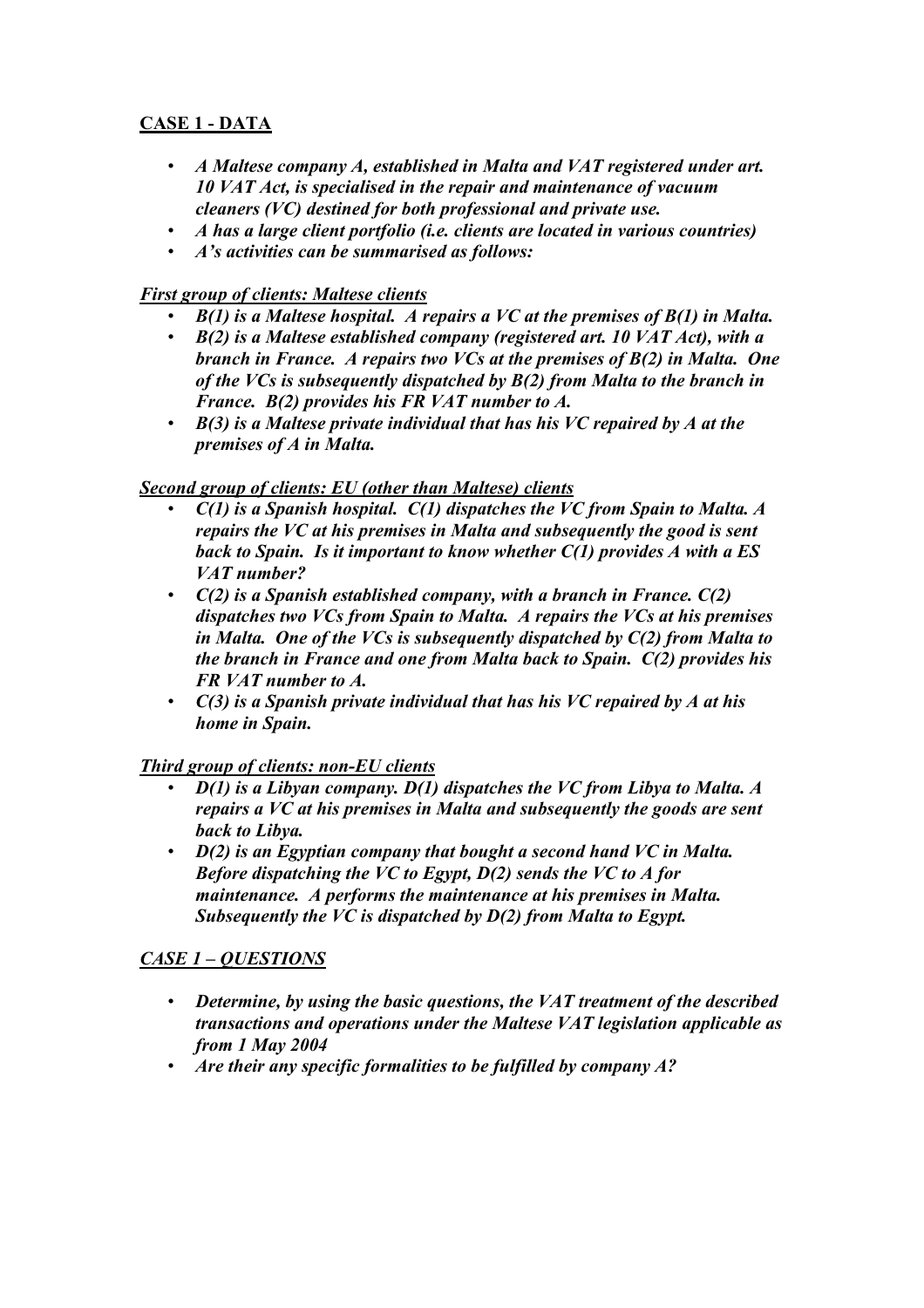## **CASE 1 - SOLUTION**

### **FIRST GROUP OF CLIENTS: MALTESE CLIENTS**

 $\triangleright$  **B(1) is a Maltese hospital**. A repairs a VC at the premises of B(1) in Malta.

*Solution: A-B(1)* 

- 1. Taxable person: YES
- 2. Operation in the scope of VAT: YES (work on movable tangible property)
- 3. Place of supply: Malta (where the service is physically carried out Item 9 (1) Third Schedule)
- 4. Exemption: NO
- 5. Person liable to pay VAT: A (Art. 20 (1) (a) VAT Act)

VAT return (A): box 18 and 23

¾ **B(2) is a Maltese established company (registered art. 10 VAT Act), with a branch in France**. A repairs two VCs at the premises of B(2) in Malta. One of the VCs is subsequently dispatched by B(2) from Malta to the branch in France. B(2) provides his FR VAT number to A.

*Solution: A-B(2)* 

- 1. Taxable person: YES
- 2. Operation in the scope of VAT: YES (work on movable tangible property)
- 3. Place of supply: Malta (VC remaining in Malta where the service is physically carried out - Item 9 (1) Third Schedule) *and* France (VC dispatched to France - MS VAT identification number - item 9 (2) Third Schedule)
- 4. Exemption: NO N/A
- 5. Person liable to pay VAT: A (Art. 20 (1) (a) VAT Act) N/A

VAT return (A):

- VC remaining in Malta: box 18 and 23
- VC dispatched to France: box 2

## *Solution: B(2) MT VAT nr.*

- 1. Taxable person: YES
- 2. Operation in the scope of VAT: YES (a deemed intra-Community supply of goods)
- 3. Place of supply: Malta (where the transport begins item 1 (b) Third Schedule)
- 4. Exemption: YES (on the condition that the transport from Malta to another EU MS can be proved and B has a valid VAT identification number of another MS than Malta (in case FR) – item 3 (4) Part One Fifth Schedule)
- 5. Person liable to pay VAT: N/A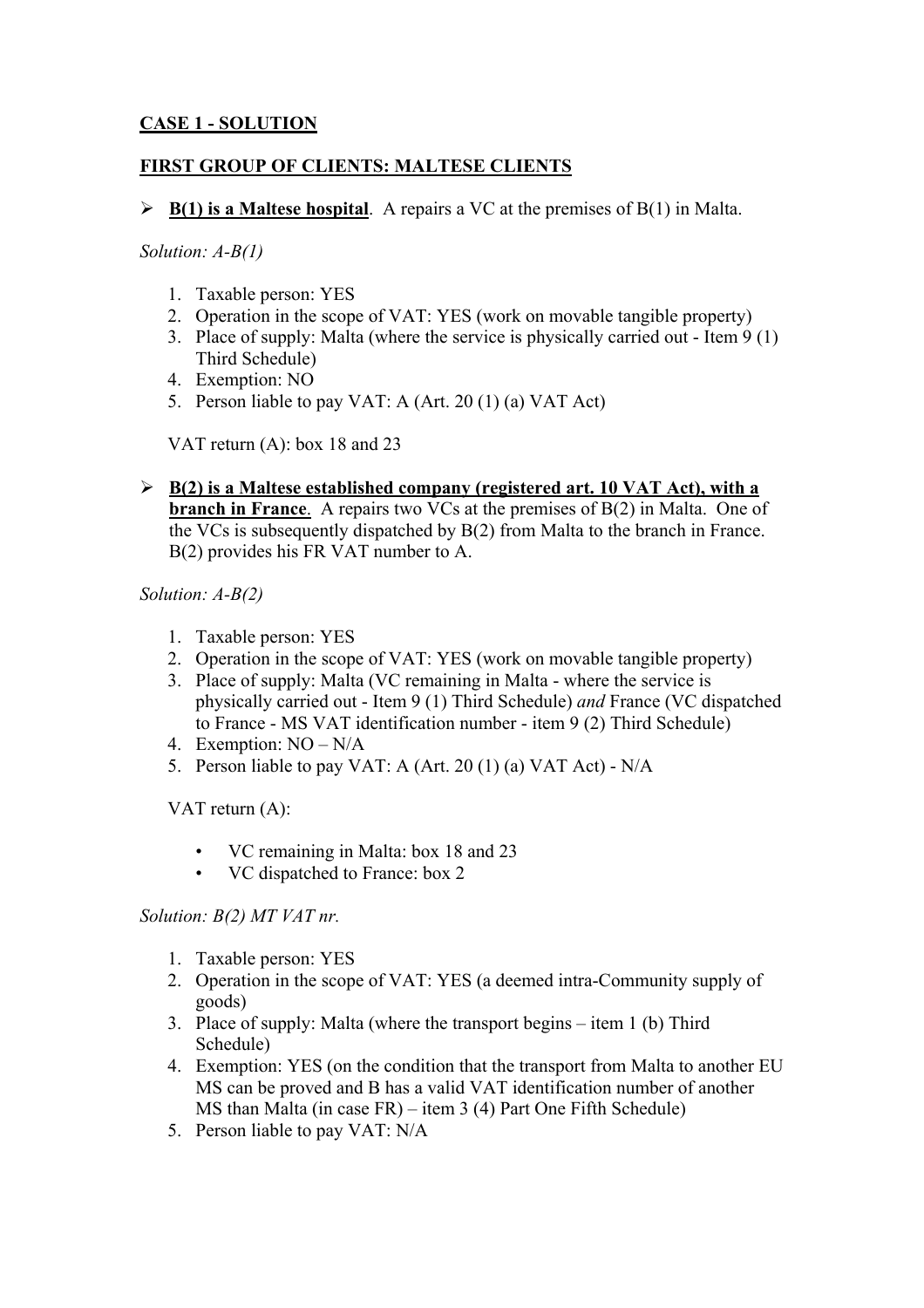## **Specific formalities:**

B(2) will have to report the exempt deemed ICS in its recapitulative statement in Malta (mentioning his FR VAT number)

VAT return B(2): box 1

*Solution: B(2) FR VAT nr.* 

- 1. Taxable person: YES
- 2. Operation in the scope of VAT: YES (a deemed intra-Community acquisition of goods)
- 3. Place of ICA: France (where transport ends item 13 Third Schedule)
- 4. Exemption: N/A
- 5. Person liable to pay VAT: N/A
- $\triangleright$  **B(3) is a Maltese private individual** that has his VC repaired by A at the premises of A in Malta.

*Solution: A-B(3)* 

- 1. Taxable person: YES
- 2. Operation in the scope of VAT: YES (work on movable tangible property)
- 3. Place of supply: Malta (where the service is physically carried out Item 9 (1) Third Schedule)
- 4. Exemption: NO
- 5. Person liable to pay VAT: A (Art. 20 (1) (a) VAT Act)

VAT return (A): box 18 and 23

## **SECOND GROUP OF CLIENTS: EU (OTHER THAN MALTESE) CLIENTS**

¾ **C(1) is a Spanish hospital.** C(1) dispatches a VC from Spain to Malta. A repairs the VC at his premises in Malta and subsequently the good is sent back to Spain. Is it important to know whether  $C(1)$  provides A with a ES VAT number?

*Solution: A-C(1)* 

Taxable person: YES Operation in the scope of VAT: YES (work on movable tangible property) Place of supply: Malta (where the service is physically carried out - Item 9 (1) Third Schedule), *unless* C(1) provides A with another valid VAT identification number than a MT VAT number (then: MS of identification nr.  $-$  e.g. ES) Exemption: NO – N/A Person liable to pay VAT: A (Art. 20 (1) (a) VAT Act) –  $N/A$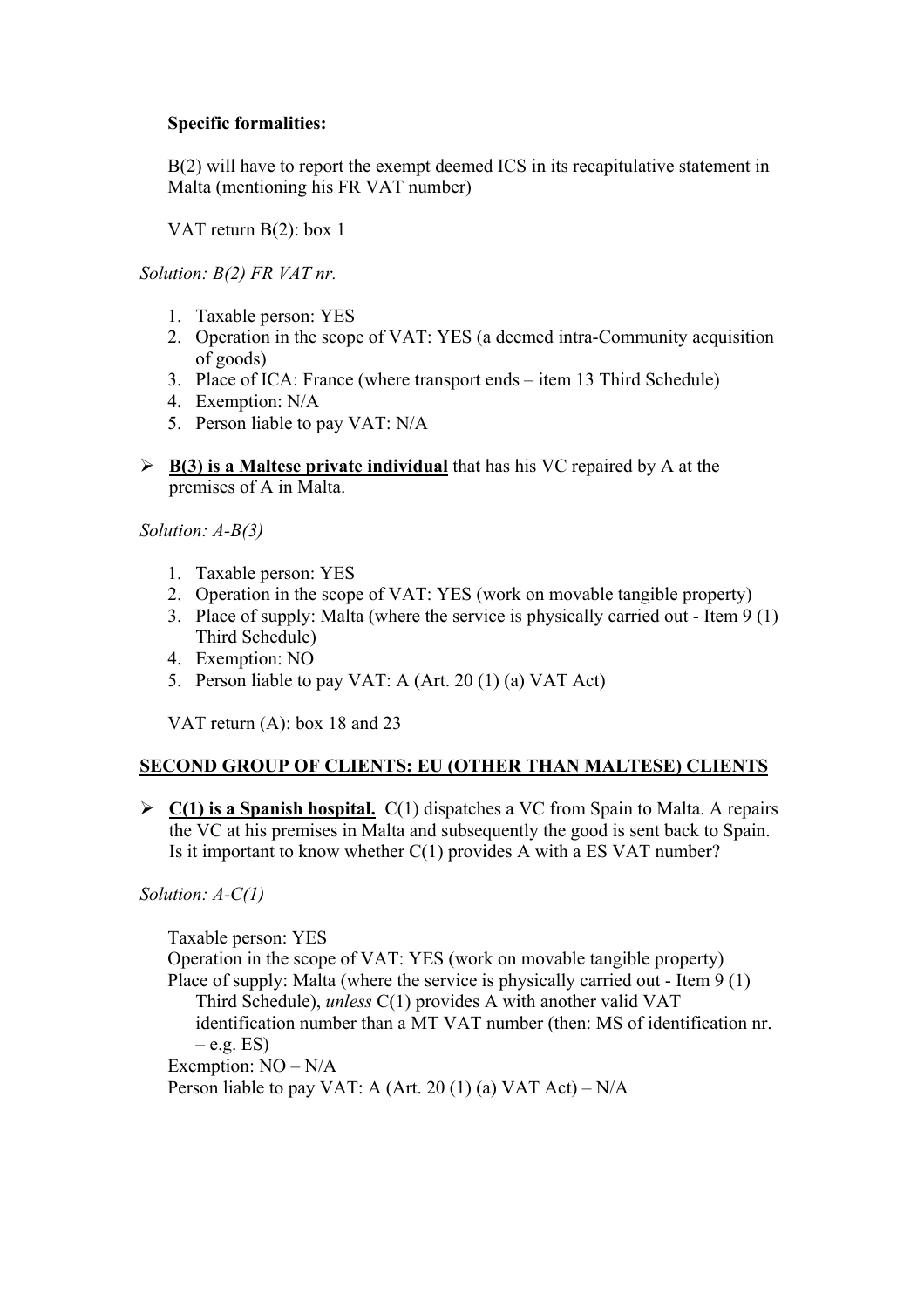## **Specific formalities:**

- A should register the VC in his register of received goods (at arrival and after the VC has been sent back)

- VAT return (A):
	- Service taking place in Malta: box 18 and 23
	- Service taking place in MS of registration: box 2

#### *Solution: C(1) – move of the good to Malta*

- 1. Taxable person: YES
- 2. Operation in the scope of VAT: NO (no deemed IC acquisition)
- 3. Place: N/A
- 4. Exemption: N/A
- 5. Person liable to pay VAT: N/A
- $\geq$  **C(2)** is a Spanish established company, with a branch in France. C(2) dispatches two VCs from Spain to Malta. A repairs the VCs at his premises in Malta. One of the VCs is subsequently dispatched by C(2) from Malta to the branch in France and one from Malta back to Spain. C(2) provides his FR VAT number to A.

*Solution: A-C(2)* 

- 1. Taxable person: YES
- 2. Operation in the scope of VAT: YES (work on movable tangible property)
- 3. Place of supply: France (both VCs are dispatched outside Malta MS VAT identification number - item 9 (2) Third Schedule)
- 4. Exemption: N/A
- 5. Person liable to pay VAT: N/A

## **Specific formalities:**

- A should register the VC in his register of received goods (at arrival and after the VC has been sent back)

- VAT return (A): box 2

#### *Solution: C(2) – arrival of two VCs in Malta*

- 1. Taxable person: YES
- 2. Operation in the scope of VAT: NO (no deemed IC acquisition). However, after the repair for the VC not returning to Spain: deemed IC acquisition (nontransfer becomes a transfer)
- 3. Place of acquisition: Malta (where transport ends item 13 Third Schedule)
- 4. Exemption: NO
- 5. Person liable to pay VAT:  $C(2)$  (Art. 20 (1) (b) VAT Act  $C(2)$  will have to register art. 10 VAT Act)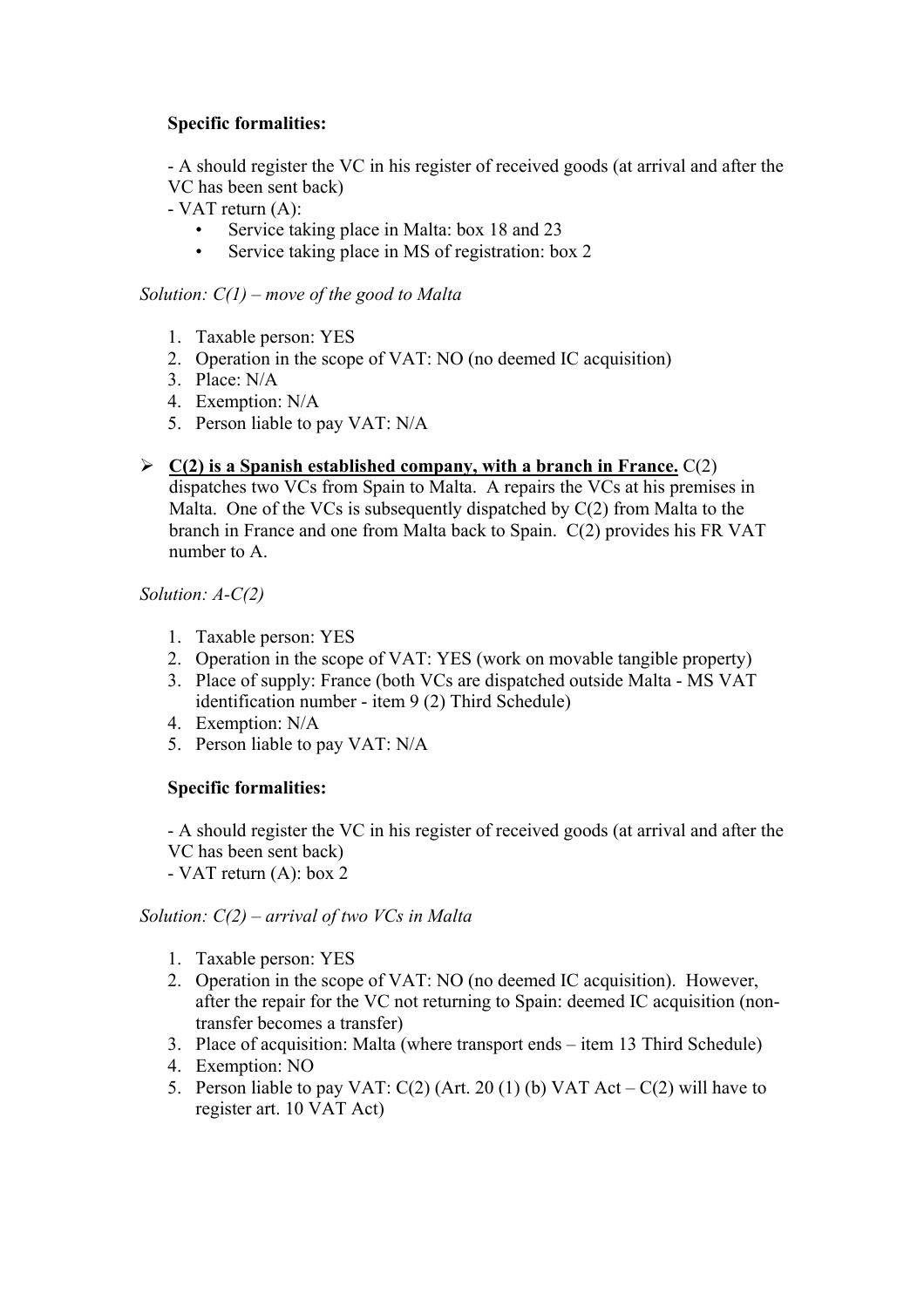- 1. Taxable person: YES
- 2. Operation in the scope of VAT: YES (deemed intra-Community supply of goods)
- 3. Place of supply: Malta (where the transport begins item 1 (b) Third Schedule)
- 4. Exemption: YES (on the condition that the transport from Malta to another EU MS can be proved and C(2) has a valid VAT identification number of another MS than Malta – item 3 (4) Part One Fifth Schedule)
- 5. Person liable to pay VAT: N/A

#### **Specific formalities:**

- C(2) has to VAT register in Malta (art. 10 VAT Act)
- With respect to the VC dispatched to France:  $C(2)$  will have to report the exempt deemed IC supply in his recapitulative statement
- VAT return  $C(2)$ :
	- Arrival of VC (dispatched later on to France): box 3 and 6 (deemed ICA) and box 9 (or 10) and 13 (or 14)
	- Dispatch of VC to France: box 1
- ¾ **C(3) is a Spanish private individual** that has his VC repaired by A at his home in Spain.

*Solution: A –C(3)* 

- 1. Taxable person: YES
- 2. Operation in the scope of VAT: YES (work on movable tangible property)
- 3. Place of supply: Spain (where the service is physically carried out Item 9 (1) Third Schedule)
- 4. Exemption: N/A
- 5. Person liable to pay VAT: N/A

**Specific formalities:** A should register e.g. the tools he took with him to Spain in his register of non-transfers

VAT return (A): box 2

## **THIRD GROUP OF CLIENTS: NON-EU CLIENTS**

 $\triangleright$  **D(1) is a Libyan company.** D(1) dispatches the VC from Libya to Malta. A repairs a VC at his premises in Malta and subsequently the goods are sent back to Libya.

*Solution: A-D(1)* 

- 1. Taxable person: YES
- 2. Operation in the scope of VAT: YES (work on movable tangible property)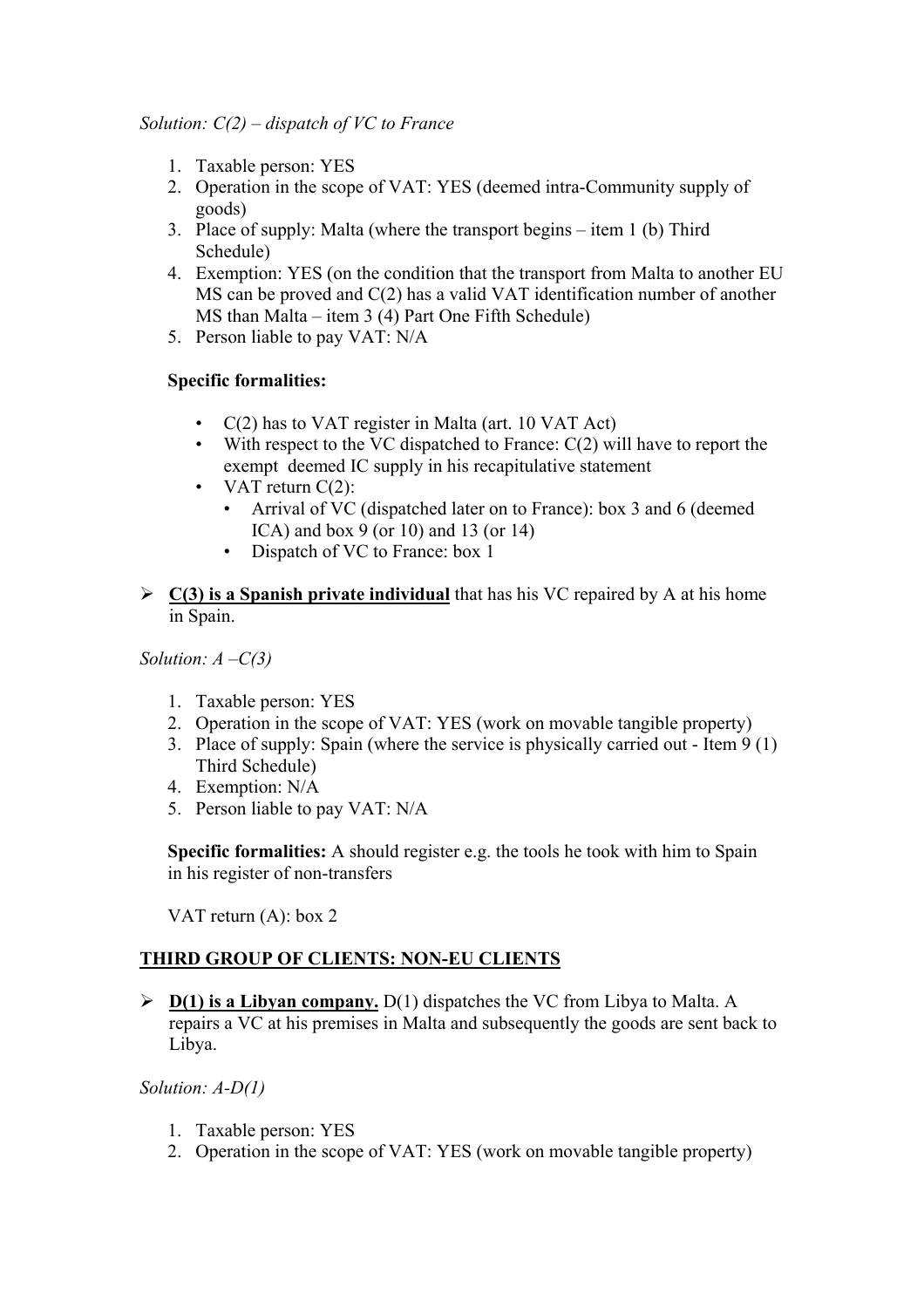- 3. Place of supply: Malta (where the service is physically carried out Item 9 (1) Third Schedule)
- 4. Exemption: YES (item 1 (3) Part One Fifth Schedule assumption 1: goods are put under a regime of inward processing for the purpose of undergoing those services and assumption 2: D(1) is not established within Malta)
- 5. Person liable to pay VAT: N/A
- $\triangleright$  **D(2) is an Egyptian company that bought a second hand VC in Malta.** Before dispatching the VC to Egypt, D(2) sends the VC to A for maintenance. A performs the maintenance at his premises in Malta. Subsequently the VC is dispatched by D(2) from Malta to Egypt.

*Solution: A-D(2)* 

- 1. Taxable person: YES
- 2. Operation in the scope of VAT: YES (work on movable tangible property)
- 3. Place of supply: Malta (where the service is physically carried out Item 9 (1) Third Schedule)
- 4. Exemption: NO (conditions item 1 (3) Part One Fifth Schedule are not met)
- 5. Person liable to pay VAT: A (Art. 20 (1) (a) VAT Act)

VAT return (A): box 18 and 23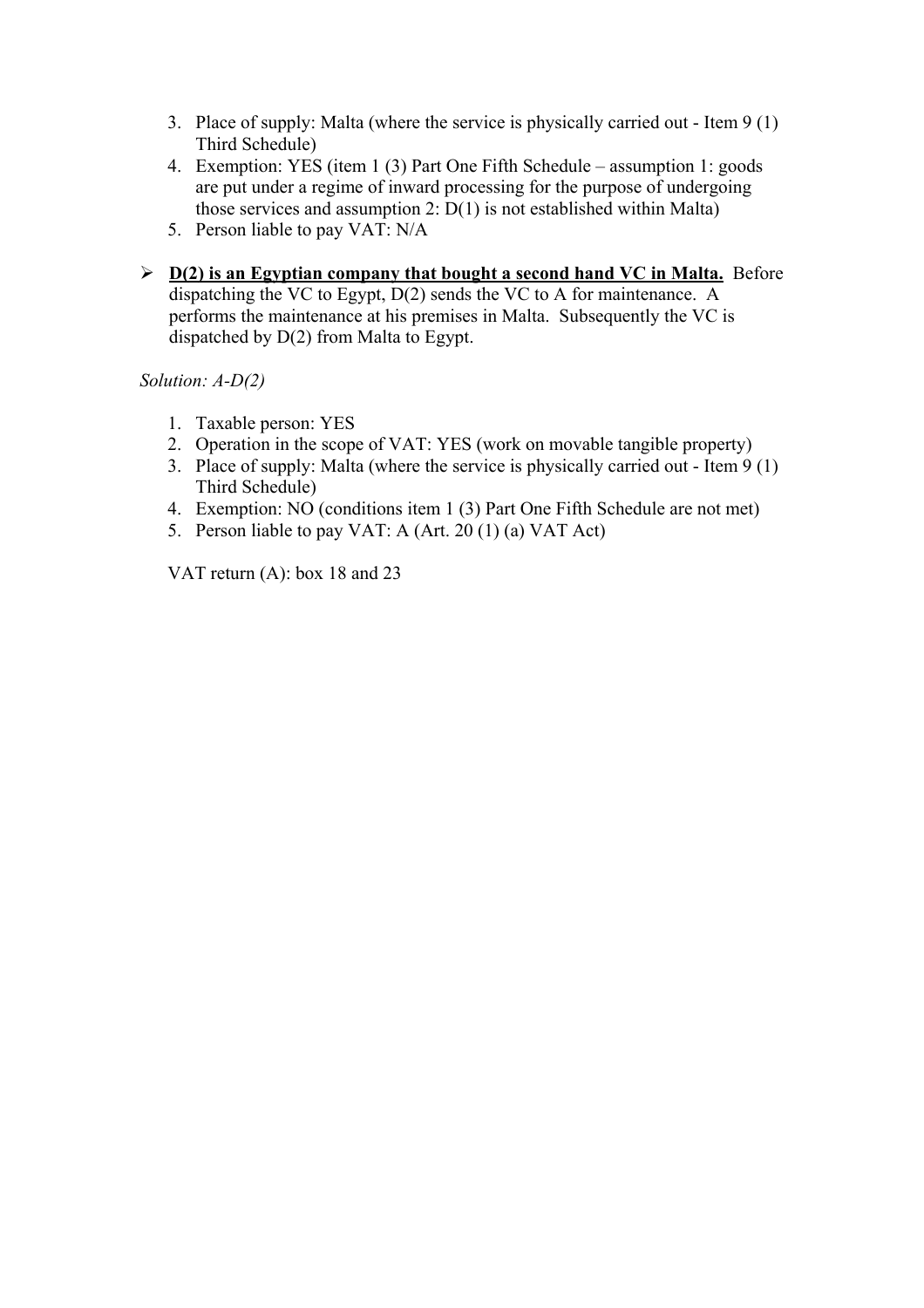## **CASE 2 - DATA**

- *A Maltese manufacturer A has two plants (within one legal entity). One located in Malta and one in Italy. The company is registered in Malta (art. 10 VAT Act) and in Italy.*
- *A's suppliers and clients are located in various countries.*
- *A's activities can be summarised as follows:*

## *Purchase of raw materials*

- *The Maltese plant normally purchases raw materials from B, a French company. A has the goods transported by C, a Maltese transport company (registered under art. 10 VAT Act) from France to Malta. A provides his MT VAT number to B and C.*
- *The Maltese plant occasionally purchases raw materials from D, another French company. A has the goods transported by C from Tunisia to Malta. A provides his MT VAT number to D and C.*
- *The Italian plant purchases raw materials from E, an Austrian company. A has the goods transported by C from Germany (where E has a stock) to Italy. A provides his IT VAT number to E and C.*

## *Sales of products from the Maltese plant*

- *A sells goods to F, a Norwegian company. Goods are dispatched by A from Malta to Norway. In this respect A calls upon C.*
- *A also sells goods to G, another Maltese company (registered under art. 10). Goods are dispatched from Malta to Portugal. In this respect G calls upon C. G provides A and C with a PT VAT number. In the frame of the transport, C calls upon H, a Portuguese intermediary, to find him a transport company to perform the land transport from the Portuguese harbour to the premises of G. H finds I, a Portuguese transport company, who performs the transport for C. C provides his PT VAT number to H and his MT VAT number to I.*

## *Sales of products from the Italian plant*

- *A sells goods to a Maltese distributor J. Goods are dispatched by A from the Italian plant to the stock of the Maltese distributor J in France. J provides A with his MT VAT number (art. 10).*
- *For the transport from Italy to France, A calls upon C. A provides C with his IT VAT number. In this respect, C calls upon K, a French company, to unload, at the end of the transport, the truck at the premises of J. Is it important to know whether C provides K with a VAT number?*
- *C has found K through the intervention of L, a Maltese intermediary (registered under art. 11). C does not provide L with a VAT number.*

## *CASE 2 - QUESTION*

*Determine, by using the basic questions, the VAT treatment of the described transactions and operations under the Maltese VAT legislation applicable as from 1 May 2004*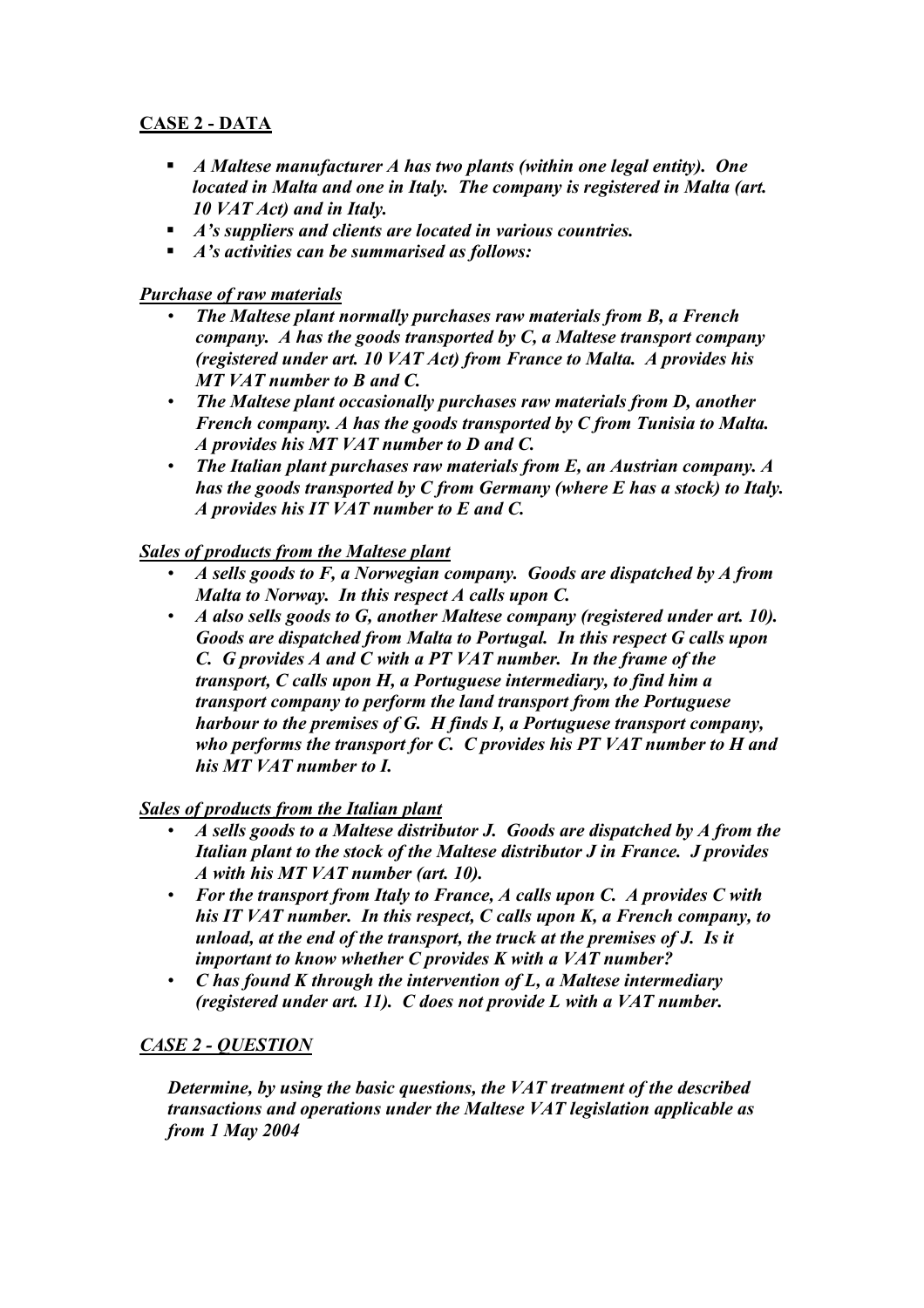## **CASE 2 - SOLUTION**

#### **PURCHASE OF RAW MATERIALS**

¾ **The Maltese plant normally purchases raw materials from B, a French** 

**company.** A has the goods transported by C, a Maltese transport company (registered under art. 10 VAT Act) from France to Malta. A provides his MT VAT number to B and C.

#### *Solution: B-A, from the point of view of B*

- 1. Taxable person: YES
- 2. Operation in the scope of VAT: YES (supply of goods)
- 3. Place of supply: France (where the transport begins item 1 (b) Third Schedule)
- 4. Exemption: N/A
- 5. Person liable to pay VAT: N/A

#### *Solution: B-A, from the point of view of A*

- 1. Taxable person: YES
- 2. Operation in the scope of VAT: YES (intra-Community acquisition of goods)
- 3. Place of ICA: Malta (where transport ends item 13 Third Schedule)
- 4. Exemption: NO
- 5. Person liable to pay VAT: A (Art. 20 (1) (b) VAT Act)

## VAT return (A):

- box 3 and 6 **and**
- box 9 (or 10) and 13 (or 14)

#### *Solution: C-A*

- 1. Taxable person: YES
- 2. Operation in the scope of VAT: YES (intra-Community transport of goods)
- 3. Place of supply: Malta (MS VAT identification number item 7 (2) second sentence Third Schedule)
- 4. Exemption: NO
- 5. Person liable to pay VAT: A (Art. 20 (2) (c) VAT Act, assuming that C is not established nor VAT registered in Malta)

## VAT return (A), assuming  $A =$  person liable to pay VAT):

- box 4 and 7 **and**
- $\bullet$  box 11 and 15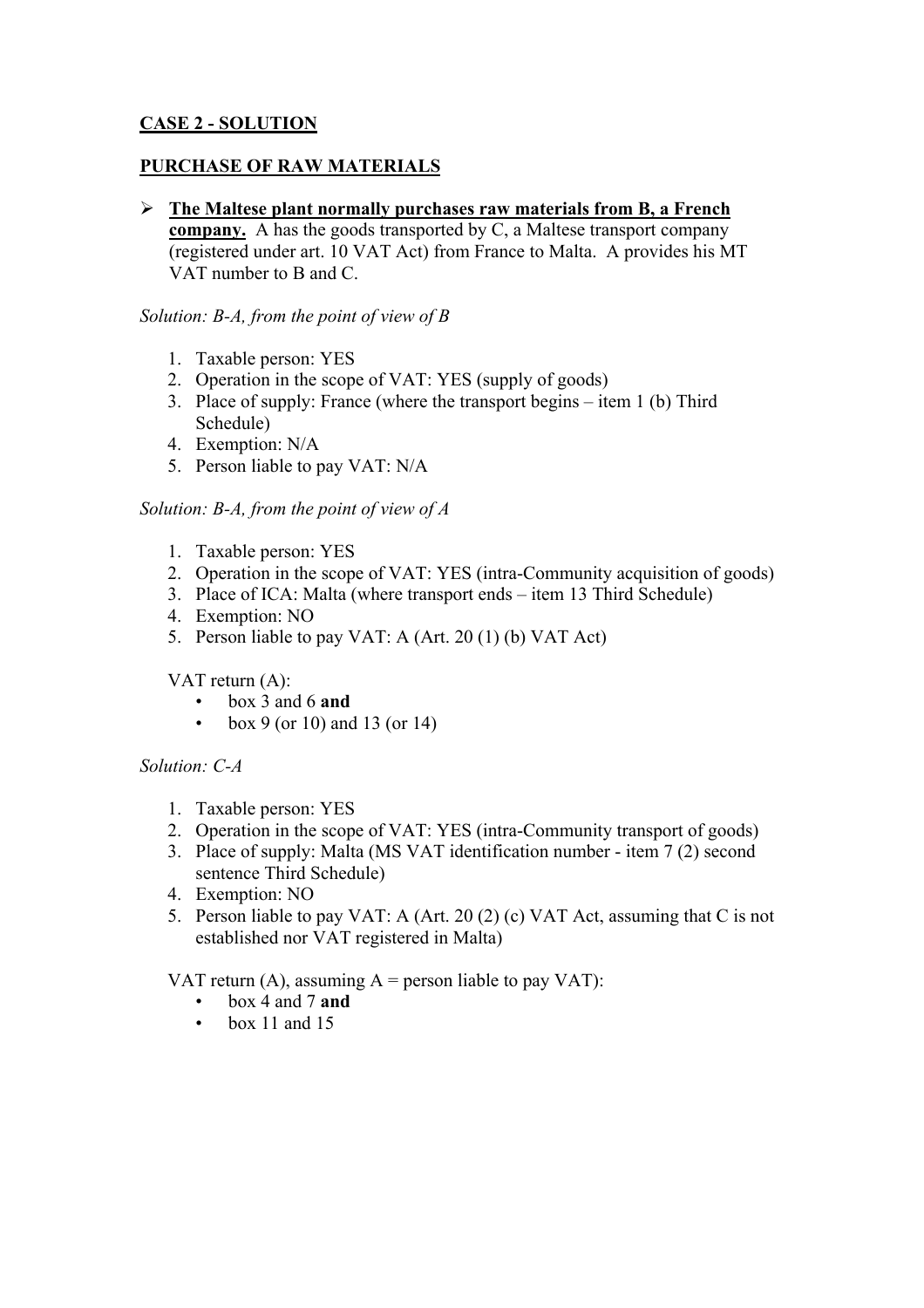### ¾ **The Maltese plant occasionally purchases raw materials from D, another**  French company. A has the goods transported by C from Tunisia to Malta. A provides his MT VAT number to D and C.

*Solution: D-A* 

- 1. Taxable person: YES
- 2. Operation in the scope of VAT: YES (a supply of goods)
- 3. Place of supply: Tunisia (where the transport begins item 1 (b) Third Schedule)
- 4. Exemption: N/A
- 5. Person liable to pay VAT: N/A

*Solution: A* 

- 1. Qualifying person: YES (A)
- 2. Operation in the scope of VAT: YES (an importation of goods)
- 3. Place of importation: Malta (item 15 (1) Third Schedule)
- 4. Exemption: NO
- 5. Person liable to pay VAT: A (importer Art. 20 (1) (c) VAT Act)

VAT return (A): box 27 and 34 (it is assumed that import VAT is paid to Customs, and no deferment of payment of import VAT is applied)

*Solution: C-A* 

- 1. Taxable person: YES
- 2. Operation in the scope of VAT: YES (a transport of goods)
- 3. Place of supply: Tunisia, high seas, Malta (where the transport takes place, having regard to the distance covered)
- 4. Exemption: N/A for transport outside Malta YES for transport in Malta (where the value of the service is included in the taxable value of the import of the goods – item 4 (2) Part One Fifth Schedule)
- 5. Person liable to pay VAT: N/A (however, in case the conditions for the exemption are not met: C - Art. 20 (1) (a) VAT Act)

VAT return C:

- Taxable amount of transport taking place outside Malta: box 2
- Taxable amount of (exempt) transport taking place in Malta: box 20
- ¾ **The Italian plant purchases raw materials from E, an Austrian company**. A has the goods transported by C from Germany (where E has a stock) to Italy. A provides his IT VAT number to E and C.

*Solution: E-A, in the head of E* 

- 1. Taxable person: YES
- 2. Operation in the scope of VAT: YES (supply of goods)
- 3. Place of supply: Germany (where the transport begins item 1 (b) Third Schedule)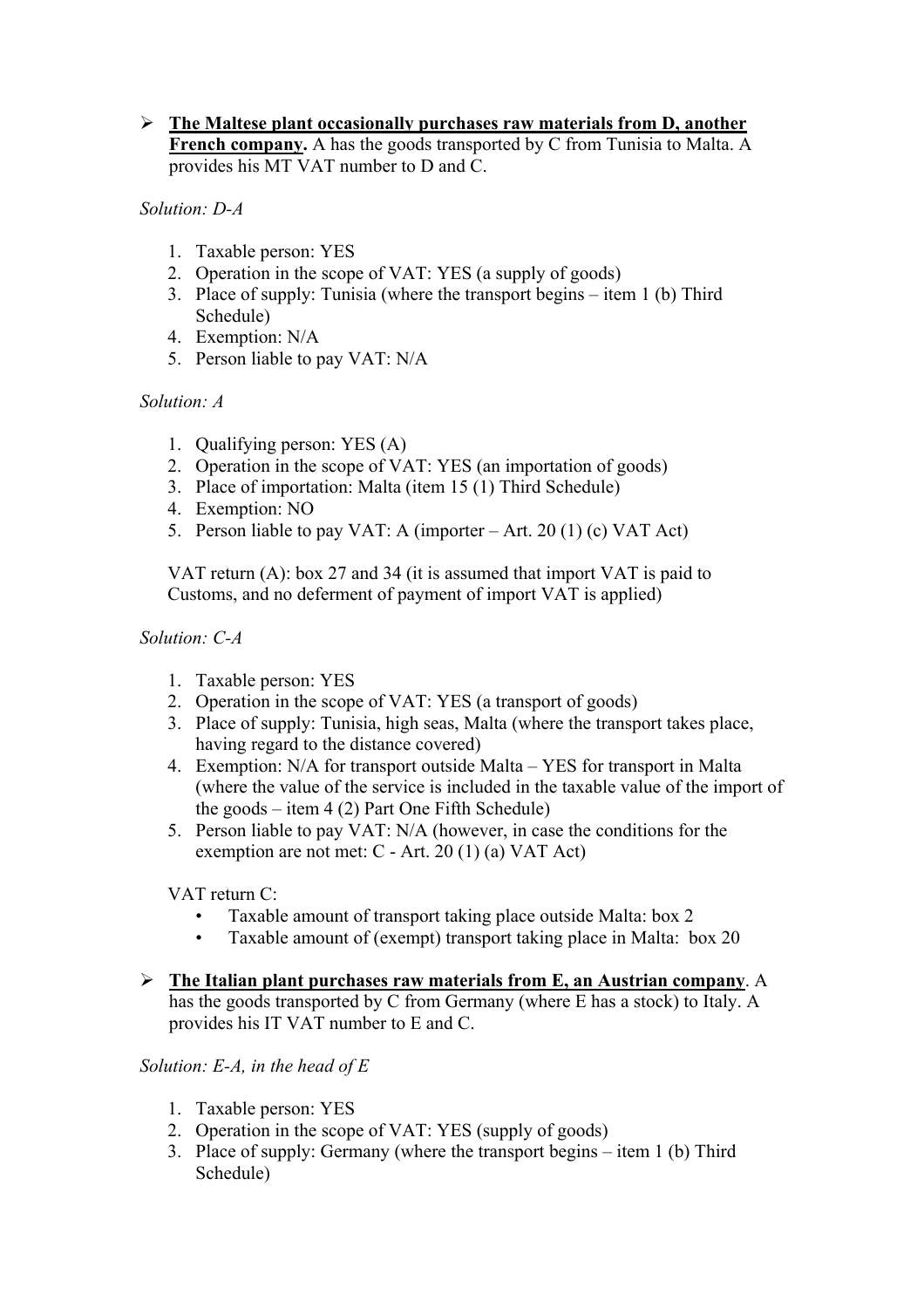- 4. Exemption: N/A
- 5. Person liable to pay VAT: N/A

#### *Solution: E-A, in the head of A*

- 1. Taxable person: YES
- 2. Operation in the scope of VAT: YES (intra-Community acquisition of goods)
- 3. Place of ICA: Italy (where transport ends item 13 Third Schedule)
- 4. Exemption: N/A
- 5. Person liable to pay VAT: N/A

#### *Solution: C-A*

- 1. Taxable person: YES
- 2. Operation in the scope of VAT: YES (an intra-Community transport of goods)
- 3. Place of supply: Italy (MS VAT identification number item 7 (2) second sentence Third Schedule)
- 4. Exemption: N/A
- 5. Person liable to pay VAT: N/A

VAT return (C): box 2

## **SALES OF PRODUCTS FROM THE MALTESE PLANT**

¾ **A sells goods to F, a Norwegian company.** Goods are dispatched by A from Malta to Norway. In this respect A calls upon C.

#### *Solution: A-F*

- 1. Taxable person: YES
- 2. Operation in the scope of VAT: YES (a supply of goods)
- 3. Place of supply: Malta (where the transport begins item 1 (b) Third Schedule)
- 4. Exemption: YES (supply of goods that are transported outside the Community by the supplier – item  $1(1)$  Part One Fifth Schedule)
- 5. Person liable to pay VAT: N/A

VAT return (A): box 20

#### *Solution: C-A*

- 1. Taxable person: YES
- 2. Operation in the scope of VAT: YES (a transport of goods)
- 3. Place of supply: Malta, high seas/other countries, Norway (where the transport takes place, having regard to the distance covered)
- 4. Exemption: N/A for transport outside Malta YES for transport in Malta (the transport of goods directly connected with the export of those goods – item 4 (3) Part One Fifth Schedule)
- 5. Person liable to pay VAT: N/A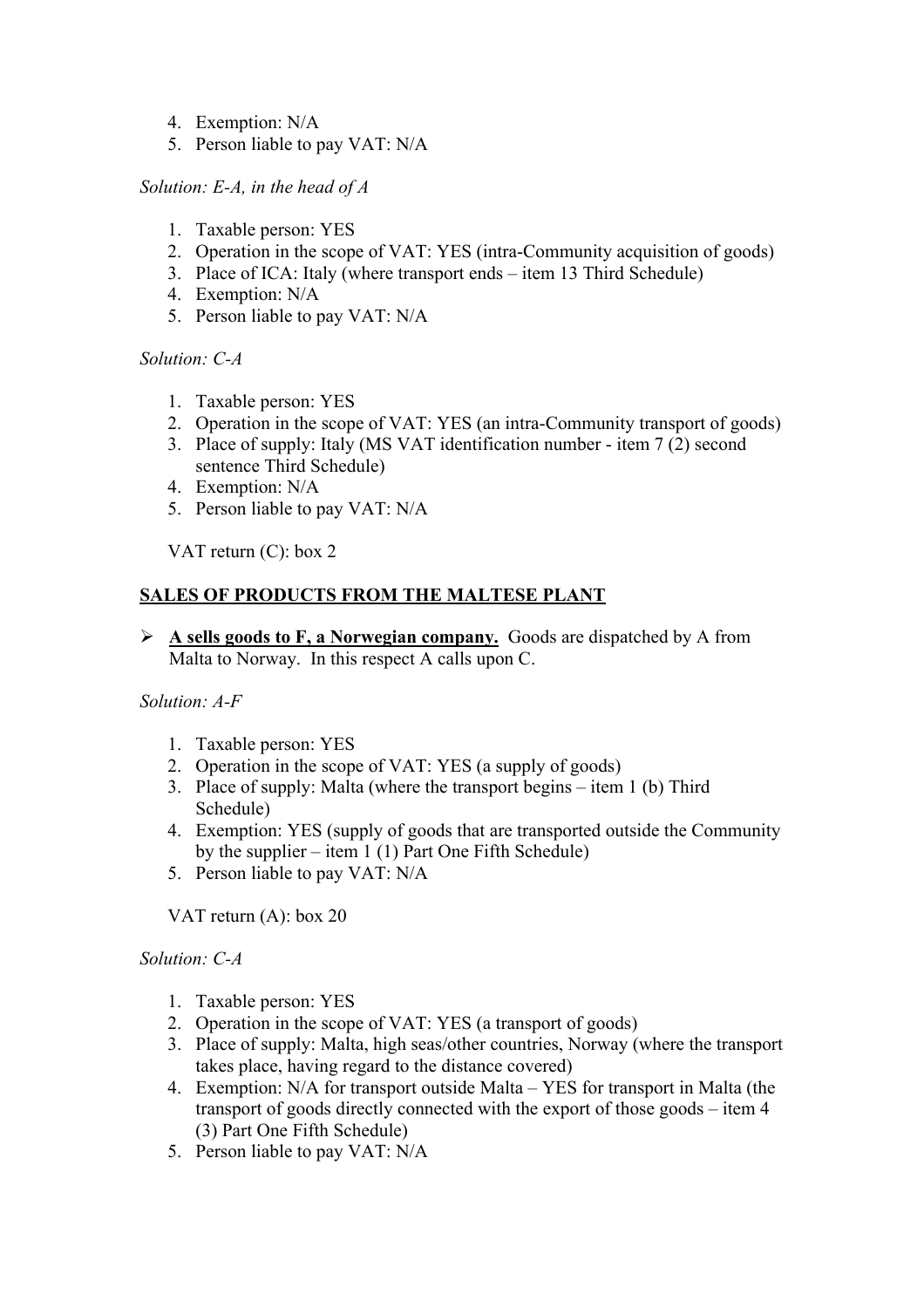VAT return C:

- Taxable amount of transport taking place outside Malta: box 2
- Taxable amount of (exempt) transport taking place in Malta: box 20
- ¾ **A also sells goods to G, another Maltese company** (registered under art. 10). Goods are dispatched from Malta to Portugal. In this respect G calls upon C. G provides A and C with a PT VAT number.

In the framework of the transport, C calls upon H, a Portuguese intermediary, to find him a transport company to perform the land transport from the Portuguese harbour to the premises of G. H finds I, a Portuguese transport company, who performs the transport for C. C provides his PT VAT number to H and his MT VAT number to I.

## *Solution: A-G, in the head of A*

- 1. Taxable person: YES
- 2. Operation in the scope of VAT: YES (supply of goods)
- 3. Place of supply: Malta (where the transport begins item 1 (b) Third Schedule)
- 4. Exemption: YES (on the condition that the transport from Malta to another EU MS can be proved and A receives a valid VAT identification number of another MS than Malta – item 3 (1) Part One Fifth Schedule)
- 5. Person liable to pay VAT: N/A

## **Specific formalities:**

- A will have to report the exempt IC supply in his recapitulative statement

- VAT return (A): box 1

## *Solution: A-G, in the head of G*

- 1. Taxable person: YES
- 2. Operation in the scope of VAT: YES (an intra-Community acquisition of goods)
- 3. Place of ICA: Portugal (where transport ends item 13 Third Schedule)
- 4. Exemption: N/A
- 5. Person liable to pay VAT: N/A

## *Solution: C-G*

- 1. Taxable person: YES
- 2. Operation in the scope of VAT: YES (an intra-Community transport of goods)
- 3. Place of supply: Portugal (MS VAT identification number item 7 (2) second sentence Third Schedule)
- 4. Exemption: N/A
- 5. Person liable to pay VAT: N/A

VAT return (C): box 2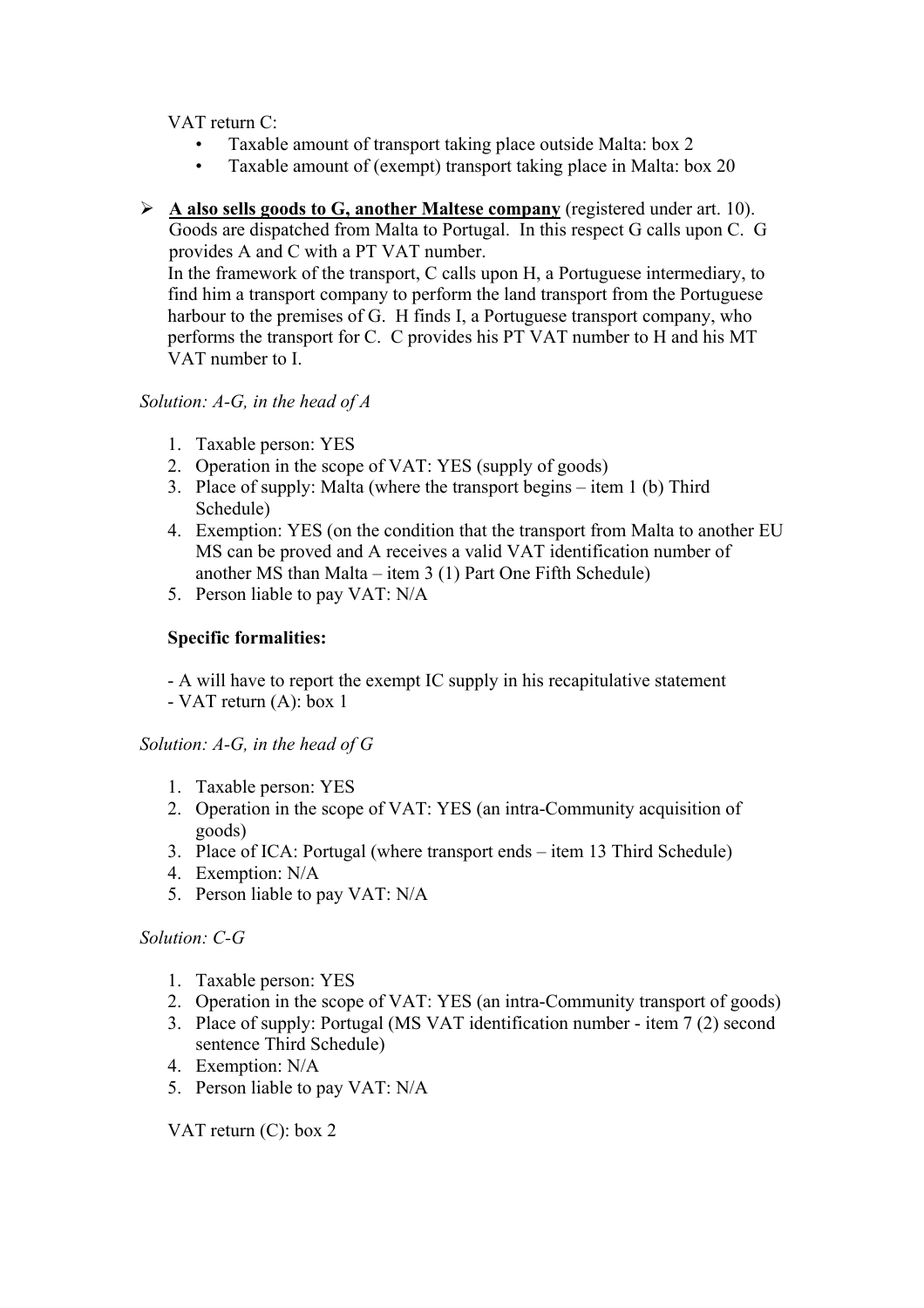#### *Solution: I-C*

- 1. Taxable person: YES
- 2. Operation in the scope of VAT: YES (deemed IC transport of goods)
- 3. Place of supply: Malta (MS VAT identification number item 7 (2) second sentence Third Schedule)
- 4. Exemption: NO
- 5. Person liable to pay VAT: C (Art. 20 (2) (c) VAT Act assumption: I is not established in Malta, nor registered under art. 10 VAT Act)

VAT return  $(C)$ , assuming  $C$  = person liable to pay VAT):

- box 4 and 7 **and**
- box 11 and 15

## *Solution: H-C*

- 1. Taxable person: YES
- 2. Operation in the scope of VAT: YES (service ancillary to an IC transport of goods)
- 3. Place of supply: Portugal (Item 7 (4) first sentence Third Schedule MS of departure)
- 4. Exemption: N/A
- 5. Person liable to pay VAT: N/A

## **SALES OF PRODUCTS FROM THE ITALIAN PLANT**

¾ **A sells goods to a Maltese distributor J.** Goods are dispatched by A from the Italian plant to the stock of the Maltese distributor J in France. J provides A with his MT VAT number (art. 10).

*Solution: A-J, in the head of A* 

- 1. Taxable person: YES
- 2. Operation in the scope of VAT: YES (supply of goods)
- 3. Place of supply: Italy (where the transport begins item 1 (b) Third Schedule)
- 4. Exemption: N/A
- 5. Person liable to pay VAT: N/A

VAT return (A): box 2

*Solution: A-J, in the head of J* 

- 1. Taxable person: YES
- 2. Operation in the scope of VAT: YES (intra-Community acquisition of goods)
- 3. Place of ICA: France (where transport ends item 13 Third Schedule) *and* Malta (unless J proves that there is an IC acquisition in another MS where transport ends *and* that ICA has been subject to VAT in that MS)
- 4. Exemption: N/A (NO in case above-mentioned proof can not be provided)
- 5. Person liable to pay VAT: N/A (J in case above-mentioned proof can not be provided)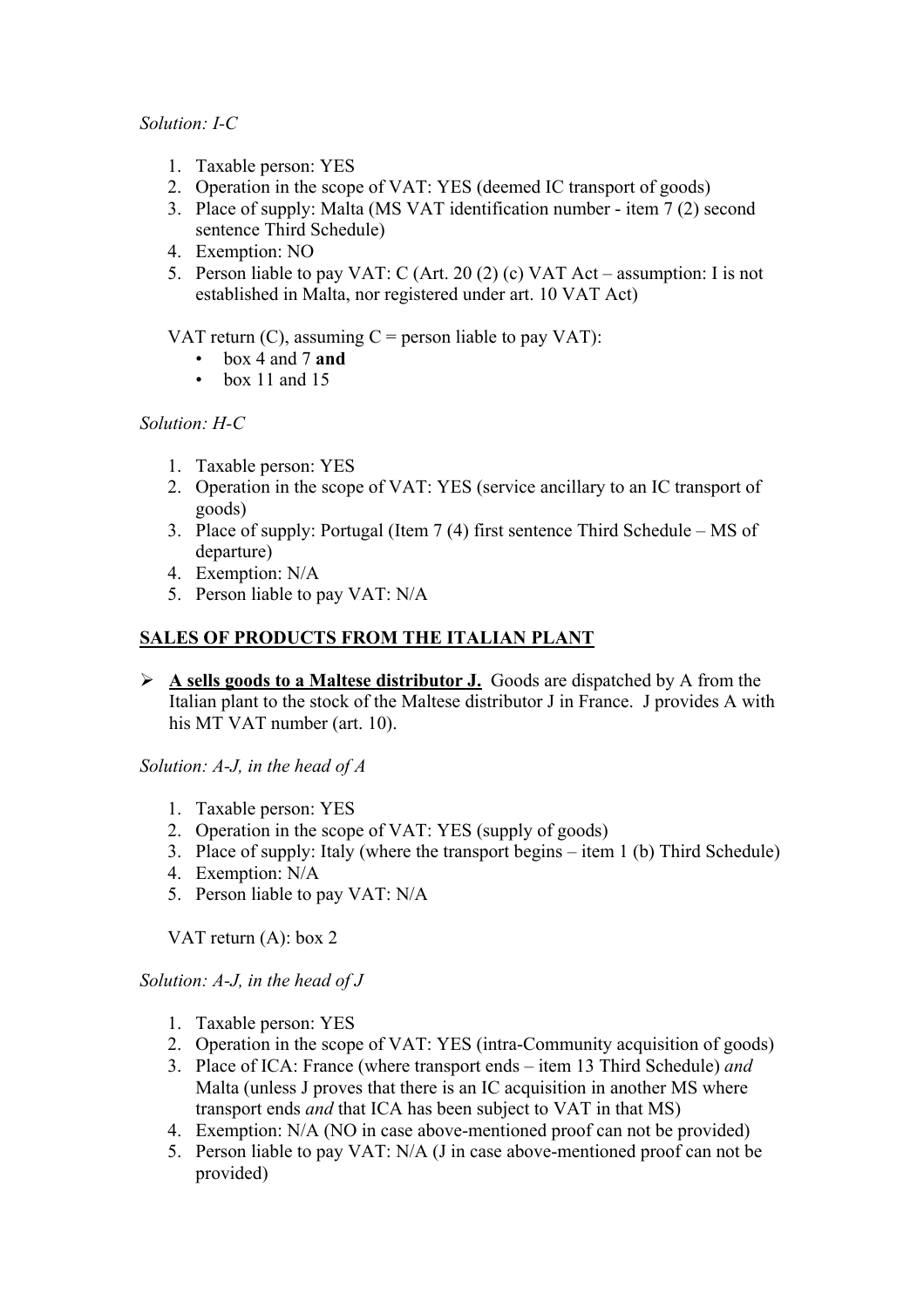¾ **For the transport from Italy to France, A calls upon C**. A provides C with his IT VAT number. In this respect, C calls upon K, a French company, to unload, at the end of the transport, the truck at the premises of J. Is it important to know whether C provides K with a VAT number?

*Solution: C-A* 

- 1. Taxable person: YES
- 2. Operation in the scope of VAT: YES (an intra-Community transport of goods)
- 3. Place of supply: Italy (MS of departure item 7 (2) first sentence Third Schedule)
- 4. Exemption: N/A
- 5. Person liable to pay VAT: N/A

VAT return (C): box 2

#### *Solution: K-C*

- 1. Taxable person: YES
- 2. Operation in the scope of VAT: YES (service ancillary to an IC transport of goods)
- *3.* Place of supply: France (where the service is physically carried out item 7 (3) first sentence Third Schedule), *unless* C provides K with another valid VAT identification number than a French VAT number (then: MS of identification nr.)
- 4. Exemption: N/A (unless C provided K with a MT VAT nr.: NO)
- 5. Person liable to pay VAT: N/A (unless C provided K with a MT VAT nr.: C Art. 20 (2) (c) VAT Act – assumption: K is not established in Malta, nor registered under art. 10 VAT Act)

VAT return  $(C)$ , assuming  $C$  = person liable to pay VAT):

- box 4 and 7 **and**
- $\cdot$  box 11 and 15
- ¾ **C has found K through the intervention of L, a Maltese intermediary** (registered under art. 11). C does not provide L with a VAT number.

#### *Solution: L-C* **(taking into account the Maltese point of view)**

- 1. Taxable person: YES
- 2. Operation in the scope of VAT: NO (since service is performed by a taxable person art. 11 VAT Act)
- 3. Place of supply: N/A
- 4. Exemption: N/A
- 5. Person liable to pay VAT: N/A